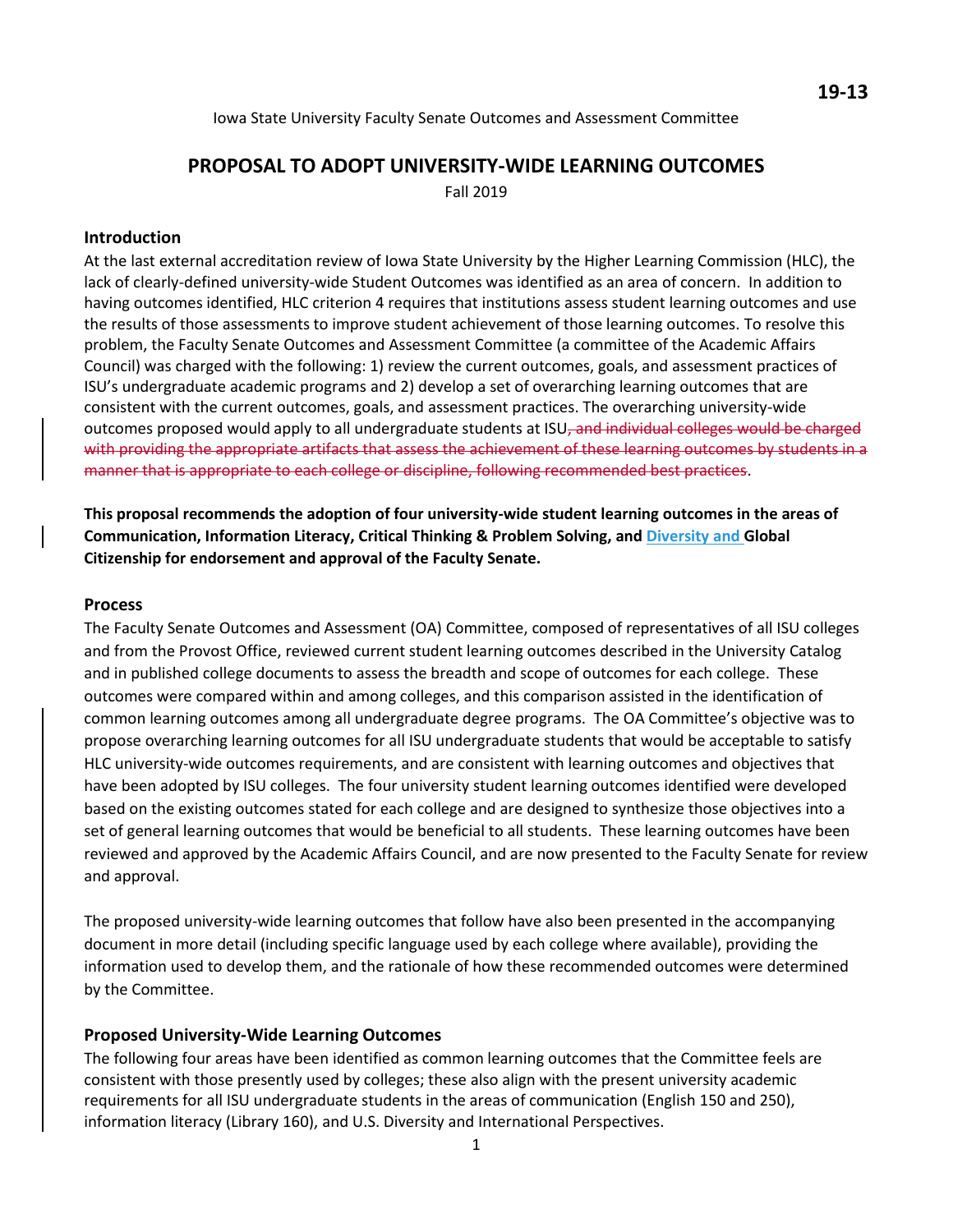## **1. Communication**

**Outcome: Students graduating from Iowa State University with a bachelor's degree will have acquired knowledge and skills to communicate effectively in their field of study.** 

Students will be able to effectively communicate information using written, oral, visual or electronic forms of communication.

Evidence of proficiency in communication appropriate to a discipline may be demonstrated at the college and department or program level. In addition to completing the required English 150 and 250 courses, each college or program has the freedom to select additional courses or evidence related to communication that their graduates are expected to complete if appropriate to the discipline, but such requirements are not part of the university's outcomes reported to the HLC., each college or program has the freedom but is not required to select additional courses or evidence that their graduates are expected to complete in order to demonstrate proficiency in the communication outcome more specific to the given discipline.

*Institutional goal:* Every student (100%) graduating from Iowa State University with a bachelor's degree will meet the proficiency level in English 150 and 250 or have record of an equivalent if transfer credits were deemed equivalent when the student entered the institution.

## **2. Information Literacy**

## **Outcome: Students graduating from Iowa State University with a bachelor's degree will have acquired knowledge and skills in information literacy.**

Students will be able to acquire, interpret, and synthesize information from multiple sources within and beyond their field of study.

Evidence of proficiency in information literacy appropriate to a discipline may be demonstrated at the college and department or program level. In addition to completing the required Library 160 course, each college or program has the freedom to select additional courses or evidence related to information literacy that their graduates are expected to complete if appropriate to the discipline, but such requirements are not part of the university's outcomes reported to HLC.<del>, each college or program has the freedom but is not required to select</del> additional courses or evidence that their graduates are expected to complete in order to demonstrate proficiency in the information literacy outcome more specific to the given discipline.

*Institutional goal:* Every student (100%) graduating from Iowa State University with a bachelor's degree will meet the proficiency level in information literacy based on a passing (S) grade in Library 160 or have record of an equivalent if transfer credits were deemed equivalent when the student entered the institution.

## **3. Critical Thinking and Problem Solving**

**Outcome: Students graduating from Iowa State University with a bachelor's degree will have acquired knowledge and skills to demonstrate proficiency in critical thinking and problem solving as appropriate to their field of study.**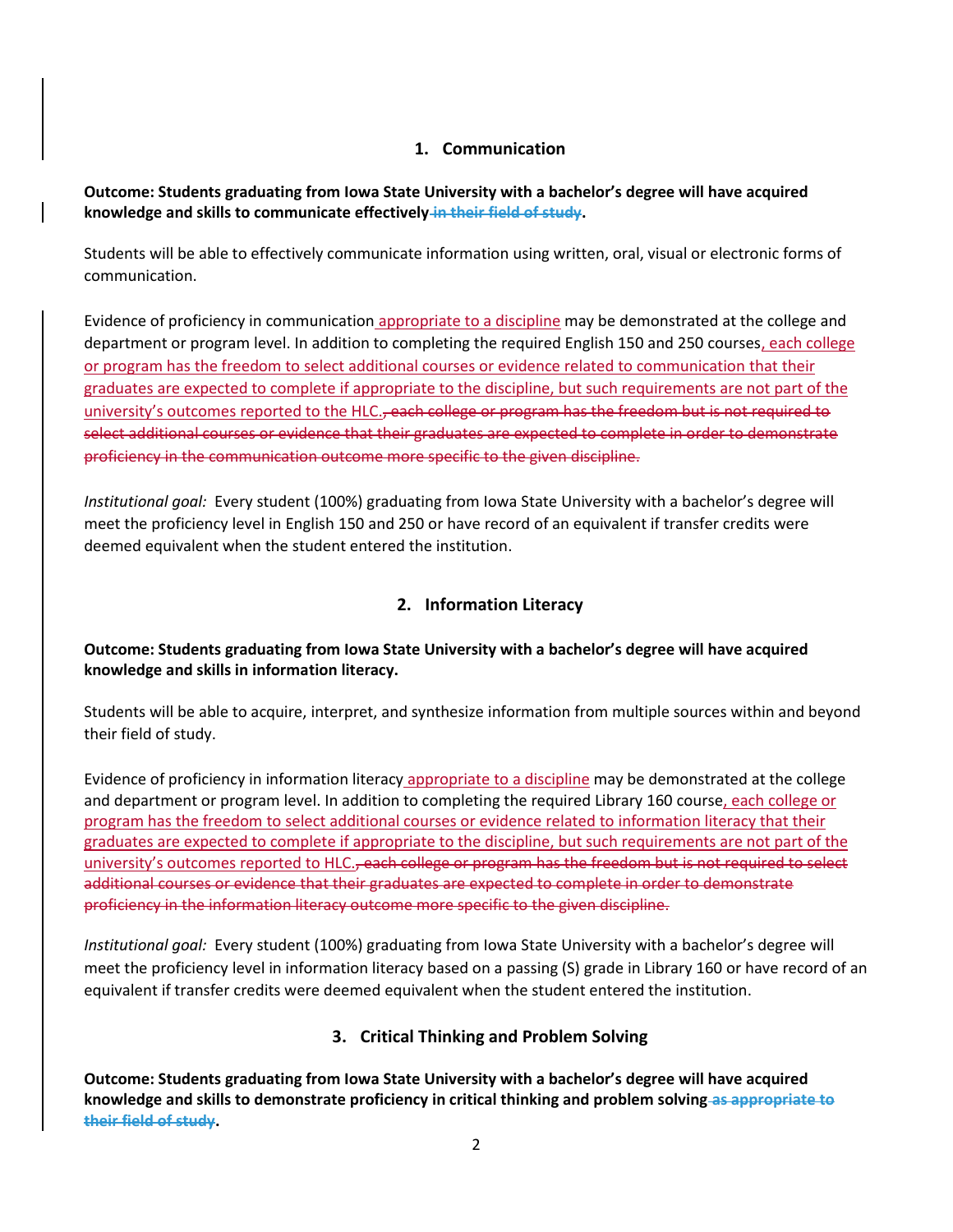Students will be able to generate, acquire, and evaluate information based on scientific evidence, creative processes, and/or logical and ethical reasoning to a) design a system, component, and/or process to meet desired needs within realistic constraints such as economic, environmental, social, political, ethical, health, safety, manufacturability, and sustainability and/or b) make decisions, solve problems and synthesize information in one's personal, professional and community endeavors.

Evidence of proficiency in critical thinking appropriate to a discipline may be demonstrated at the college and department or program level. Each college or program has the freedom to select additional courses or evidence that their graduates are expected to complete, but such requirements are not part of the university's outcomes reported to HLC.Each college or program has the freedom to select appropriate courses or evidence that their graduates are expected to complete in order to demonstrate proficiency in the critical thinking and problem solving outcome specific to the given discipline.

*Institutional goal:* Every student (100%) graduating from Iowa State University with a bachelor's degree will meet the *university's* proficiency level in critical thinking/problem solving as defined by college-level outcomesby successfully completing a course from a list that the colleges have identified as appropriate for meeting the university's learning outcome.

#### **4. Diversity and Global Citizenship**

#### **Outcome: Students graduating from Iowa State University with a bachelor's degree will have acquired knowledge and skills to be effective citizens in a culturally diverse global community.**

Students will gain an appreciation of the importance of having a global perspective on issues involving the role of human society, with its various complex functions and relationships. This includes developing fundamental knowledge of political, economic, social, and cultural differences seen within the global community, and having the ability to analyze and evaluate issues within society in an informed, open-minded, just, and ethical manner. Students will be able to appreciation of diversity in all of its forms (ethnic, racial, country of origin, cultural, economic, etc.) and have developed skills to become engaged, vibrant, and responsible citizens that can contribute constructively to society, at the local, national, or global levels.

Evidence of proficiency in global citizenship may be demonstrated at the college and department or program level. In addition to completing the required US Diversity AND/or International Perspectives coursework, each college or program has the freedom to select additional courses or evidence that their graduates are expected to complete, but such requirements are not part of the university's outcomes reported to HLC., each college or program has the freedom but is not required to select additional courses or evidence that their graduates are expected to complete in order to demonstrate proficiency in the global citizenship outcome more specific to the given discipline.

*Institutional goal:* Every student (100%) graduating from Iowa State University with a bachelor's degree will meet the proficiency level as identified in a demonstrate proficiency by successfully completing US Diversity and/or International Perspectives requirementsapproved courses or have record of an equivalent if transfer credits were deemed equivalent when the student entered the institution.

#### **Proposed Assessment Methods**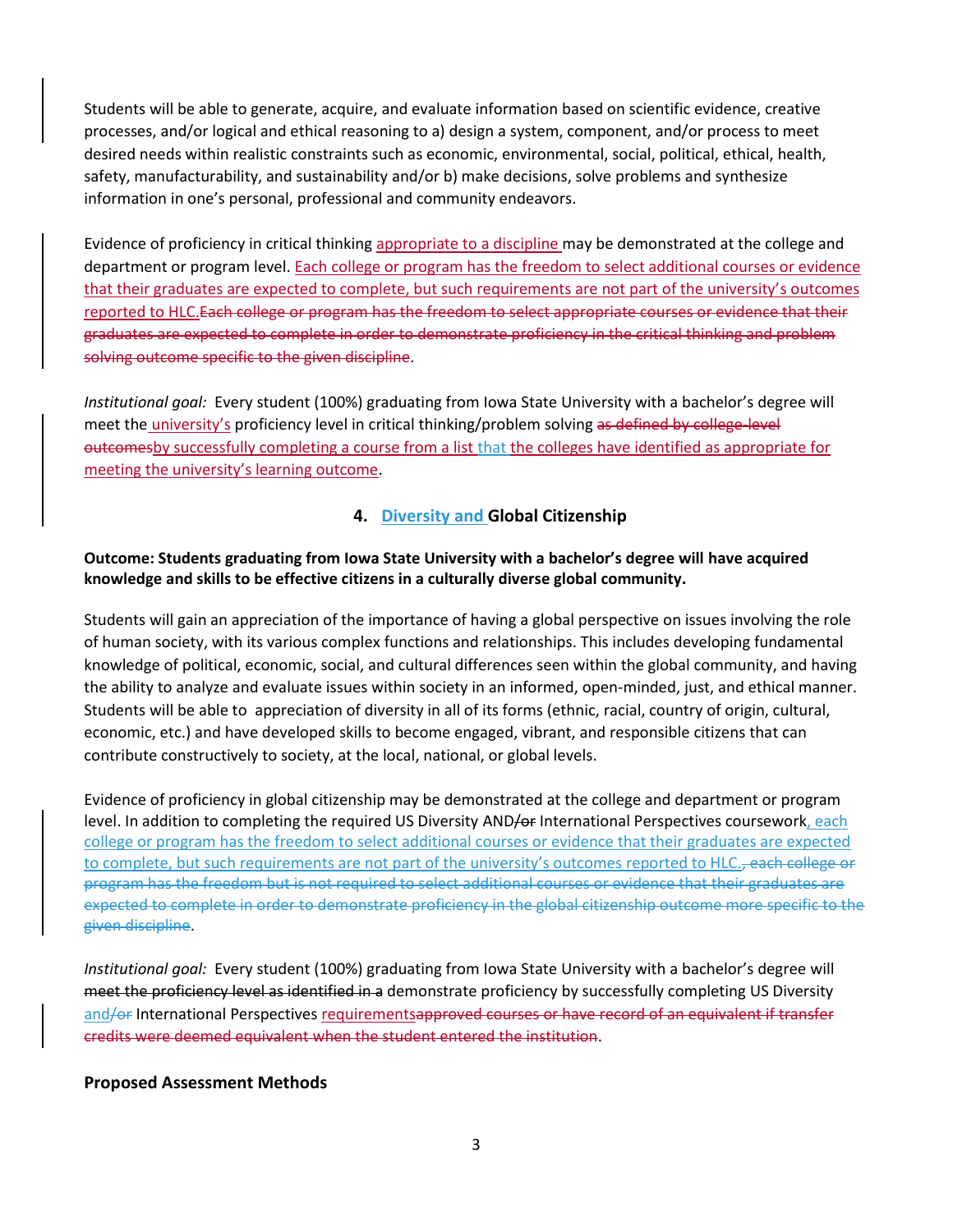For purposes of reporting to HLC, the university shall use information already available to the registrar's office. Nothing in this document abridges the right of colleges and programs to set higher standards as appropriate to their fields, but such requirements are separate from the university outcomes reported to HLC. Given the four stated learning outcomes, a variety of suggested but optional assessment methods have been proposed usingthe courses identified in the institutional goals may use the optional both direct and indirect assessment methods, along with best practices and Value Rubrics suggested by The American Association of Colleges and Universities (AAC&U), the Association of Public and Land-grant Universities (APLU), and other assessment metrics. These potential methods of assessment for the university-wide outcomes are explained in the accompanying OA Committee Report., and are intended to provide information for colleges to establish optional mechanisms to include the assessment of these outcomes in concert with other college- or program-specific outcomes assessments already in use.

#### **Follow-up Actions**

Upon approval and adoption of university-wide learning outcomes for undergraduate students at Iowa State University by the Faculty Senate, there is a subsequent need for revision of the *Faculty Handbook,* Section 10.7.2 to bring the language of this section into alignment with current assessment practices being done at the university, and to better reference the adopted learning outcomes. Specific recommendations for revision of Section 10.7.2 will be submitted to the Faculty Senate in cooperation with the Governance Council in the near future following adoption of the proposed learning outcomes included in this document.

RSW – v. 4 – 2Feb2020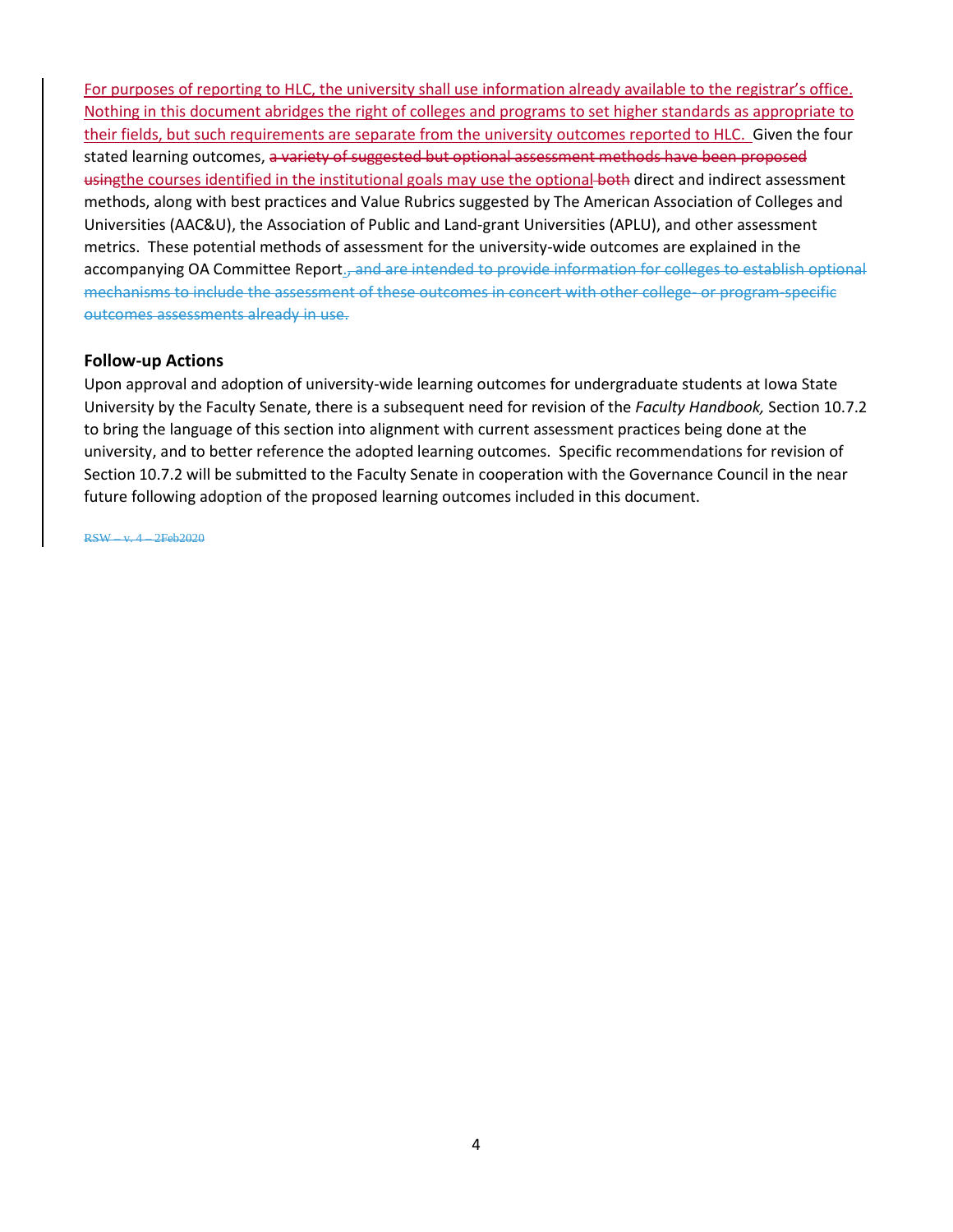## **Clean version:**

## **PROPOSAL TO ADOPT UNIVERSITY-WIDE LEARNING OUTCOMES**

Fall 2019

#### **Introduction**

At the last external accreditation review of Iowa State University by the Higher Learning Commission (HLC), the lack of clearly-defined university-wide Student Outcomes was identified as an area of concern. In addition to having outcomes identified, HLC criterion 4 requires that institutions assess student learning outcomes and use the results of those assessments to improve student achievement of those learning outcomes. To resolve this problem, the Faculty Senate Outcomes and Assessment Committee (a committee of the Academic Affairs Council) was charged with the following: 1) review the current outcomes, goals, and assessment practices of ISU's undergraduate academic programs and 2) develop a set of overarching learning outcomes that are consistent with the current outcomes, goals, and assessment practices. The overarching university-wide outcomes proposed would apply to all undergraduate students at ISU.

**This proposal recommends the adoption of four university-wide student learning outcomes in the areas of Communication, Information Literacy, Critical Thinking & Problem Solving, and Diversity and Global Citizenship for endorsement and approval of the Faculty Senate.** 

#### **Process**

The Faculty Senate Outcomes and Assessment (OA) Committee, composed of representatives of all ISU colleges and from the Provost Office, reviewed current student learning outcomes described in the University Catalog and in published college documents to assess the breadth and scope of outcomes for each college. These outcomes were compared within and among colleges, and this comparison assisted in the identification of common learning outcomes among all undergraduate degree programs. The OA Committee's objective was to propose overarching learning outcomes for all ISU undergraduate students that would be acceptable to satisfy HLC university-wide outcomes requirements, and are consistent with learning outcomes and objectives that have been adopted by ISU colleges. The four university student learning outcomes identified were developed based on the existing outcomes stated for each college and are designed to synthesize those objectives into a set of general learning outcomes that would be beneficial to all students. These learning outcomes have been reviewed and approved by the Academic Affairs Council, and are now presented to the Faculty Senate for review and approval.

The proposed university-wide learning outcomes that follow have also been presented in the accompanying document in more detail (including specific language used by each college where available), providing the information used to develop them, and the rationale of how these recommended outcomes were determined by the Committee.

#### **Proposed University-Wide Learning Outcomes**

The following four areas have been identified as common learning outcomes that the Committee feels are consistent with those presently used by colleges; these also align with the present university academic requirements for all ISU undergraduate students in the areas of communication (English 150 and 250), information literacy (Library 160), and U.S. Diversity and International Perspectives.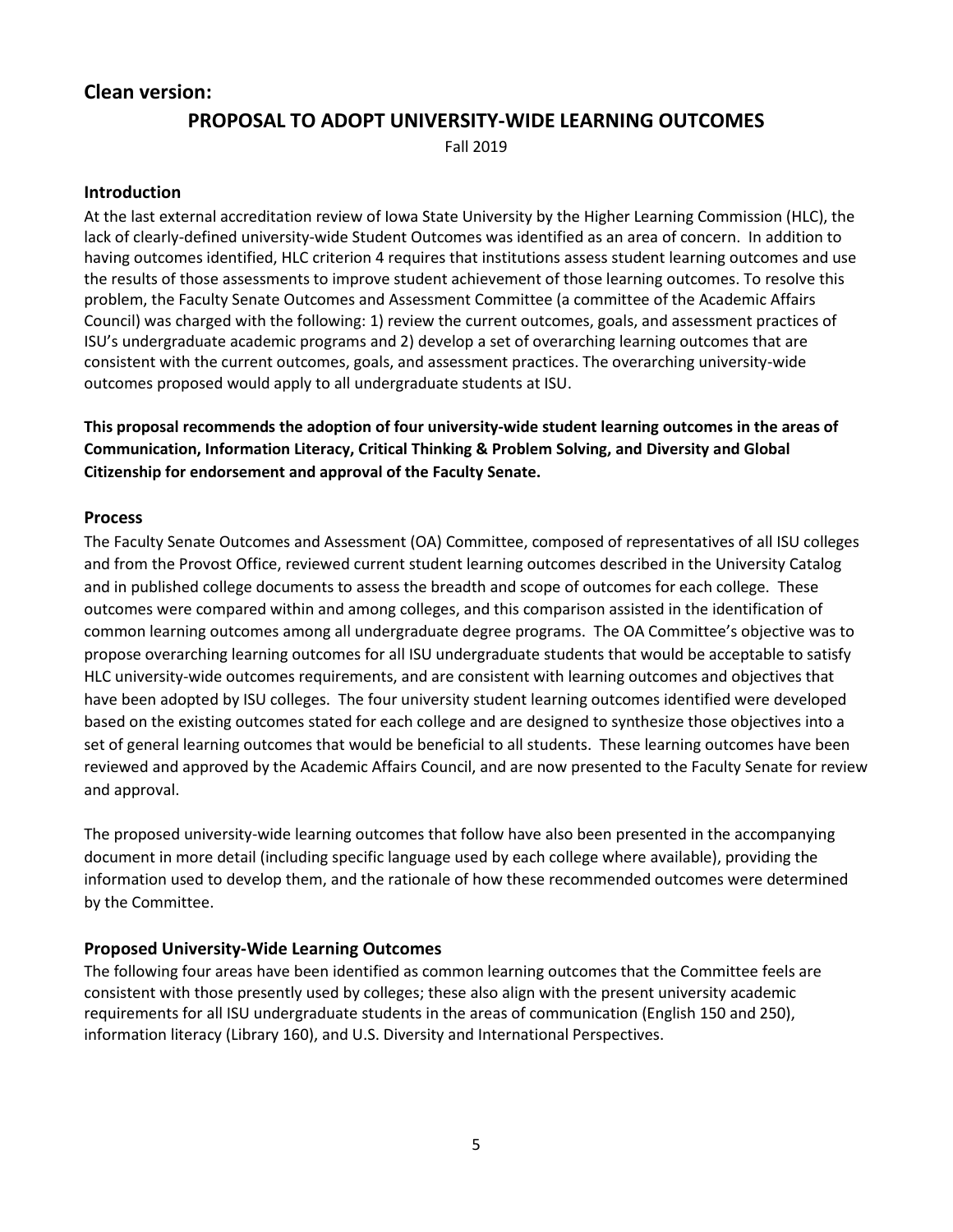## **1. Communication**

## **Outcome: Students graduating from Iowa State University with a bachelor's degree will have acquired knowledge and skills to communicate effectively.**

Students will be able to effectively communicate information using written, oral, visual or electronic forms of communication.

Evidence of proficiency in communication appropriate to a discipline may be demonstrated at the college and department or program level. In addition to completing the required English 150 and 250 courses, each college or program has the freedom to select additional courses or evidence related to communication that their graduates are expected to complete if appropriate to the discipline, but such requirements are not part of the university's outcomes reported to the HLC.

*Institutional goal:* Every student (100%) graduating from Iowa State University with a bachelor's degree will meet the proficiency level in English 150 and 250 or have record of an equivalent if transfer credits were deemed equivalent when the student entered the institution.

## **2. Information Literacy**

## **Outcome: Students graduating from Iowa State University with a bachelor's degree will have acquired knowledge and skills in information literacy.**

Students will be able to acquire, interpret, and synthesize information from multiple sources within and beyond their field of study.

Evidence of proficiency in information literacy appropriate to a discipline may be demonstrated at the college and department or program level. In addition to completing the required Library 160 course, each college or program has the freedom to select additional courses or evidence related to information literacy that their graduates are expected to complete if appropriate to the discipline, but such requirements are not part of the university's outcomes reported to HLC.

*Institutional goal:* Every student (100%) graduating from Iowa State University with a bachelor's degree will meet the proficiency level in information literacy based on a passing (S) grade in Library 160 or have record of an equivalent if transfer credits were deemed equivalent when the student entered the institution.

## **3. Critical Thinking and Problem Solving**

## **Outcome: Students graduating from Iowa State University with a bachelor's degree will have acquired knowledge and skills to demonstrate proficiency in critical thinking and problem solving.**

Students will be able to generate, acquire, and evaluate information based on scientific evidence, creative processes, and/or logical and ethical reasoning to a) design a system, component, and/or process to meet desired needs within realistic constraints such as economic, environmental, social, political, ethical, health, safety, manufacturability, and sustainability and/or b) make decisions, solve problems and synthesize information in one's personal, professional and community endeavors.